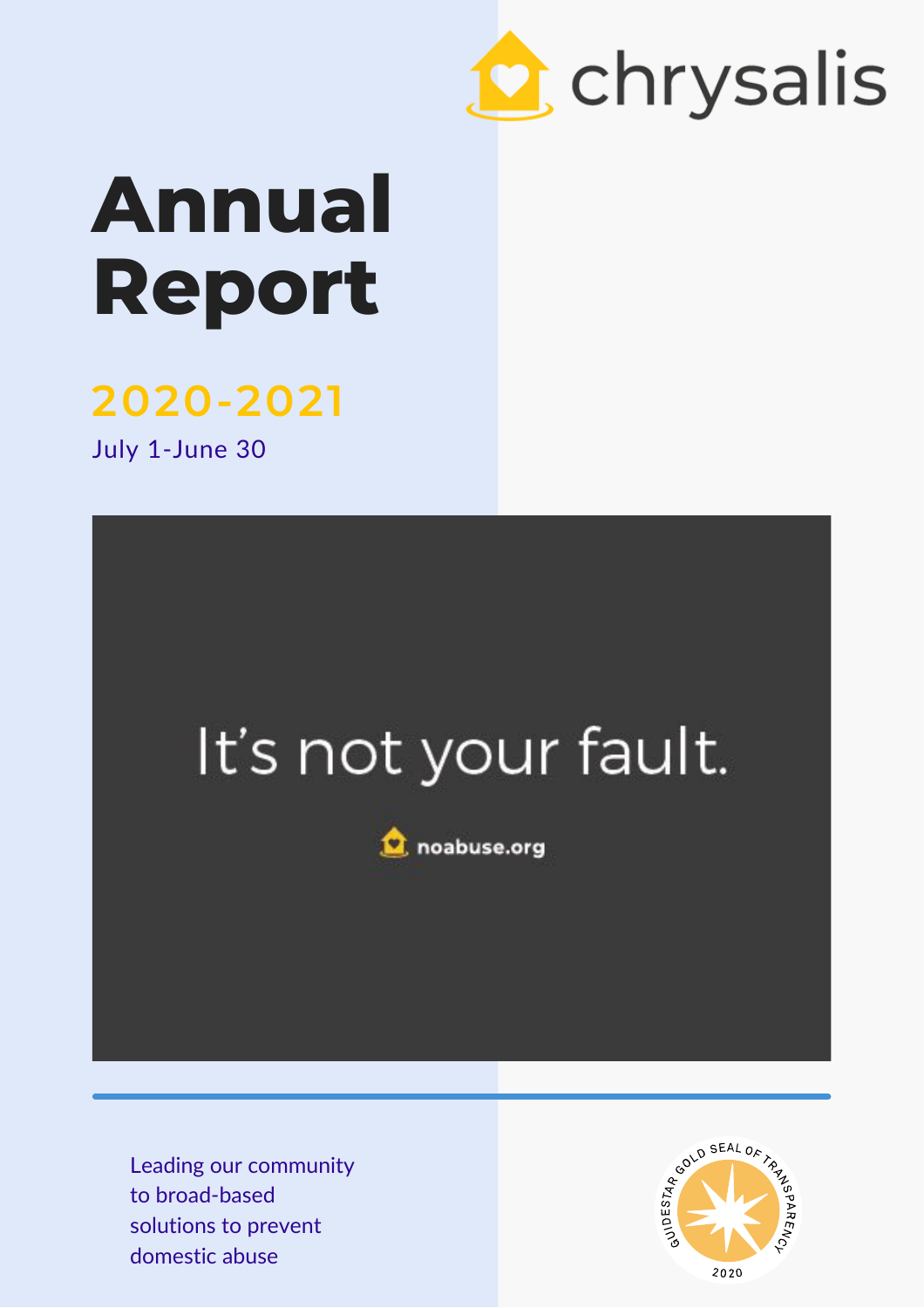### 2020-2021



## **Vision**

Stop terror in the home

Chrysalis offers a comprehensive array of traumainformed programs for individuals and families impacted by domestic abuse. Since we opened our doors 40 years ago, we have helped more than 1,500 people each year reclaim their independence and self-esteem. We take a 360-degree approach to the issue of abuse, working with the victim, the offender, and the children.

Our belief is simple: No abuse is okay. With this as our guide, we are focused on helping individuals and families break free of relationships riddled with fear and violence, and discover confidence, resilience, and hope. With each family, we listen, learn, and adapt to meet the unique needs of those impacted by domestic violence. As the first domestic violence organization in the nation to be certified with Trauma Institute International as a Certified Trauma Informed Organization, Chrysalis is leading the way to transform how the community views domestic violence and serves survivors and their families.

In Arizona during 2020, there were 102 domestic violence related deaths, 60 of which occurred in Maricopa County (Arizona Coalition to End Sexual and Domestic Violence, 2020)

The Phoenix Police Department reports that domestic violence deaths year-to-date through Aug. 3 jumped 180% compared with the same time period in 2019. Phoenix PD also reported a 225% increase in domestic violence calls during that same timeframe.



The life in front of you is far more important than the life behind you.

**C** chrysalis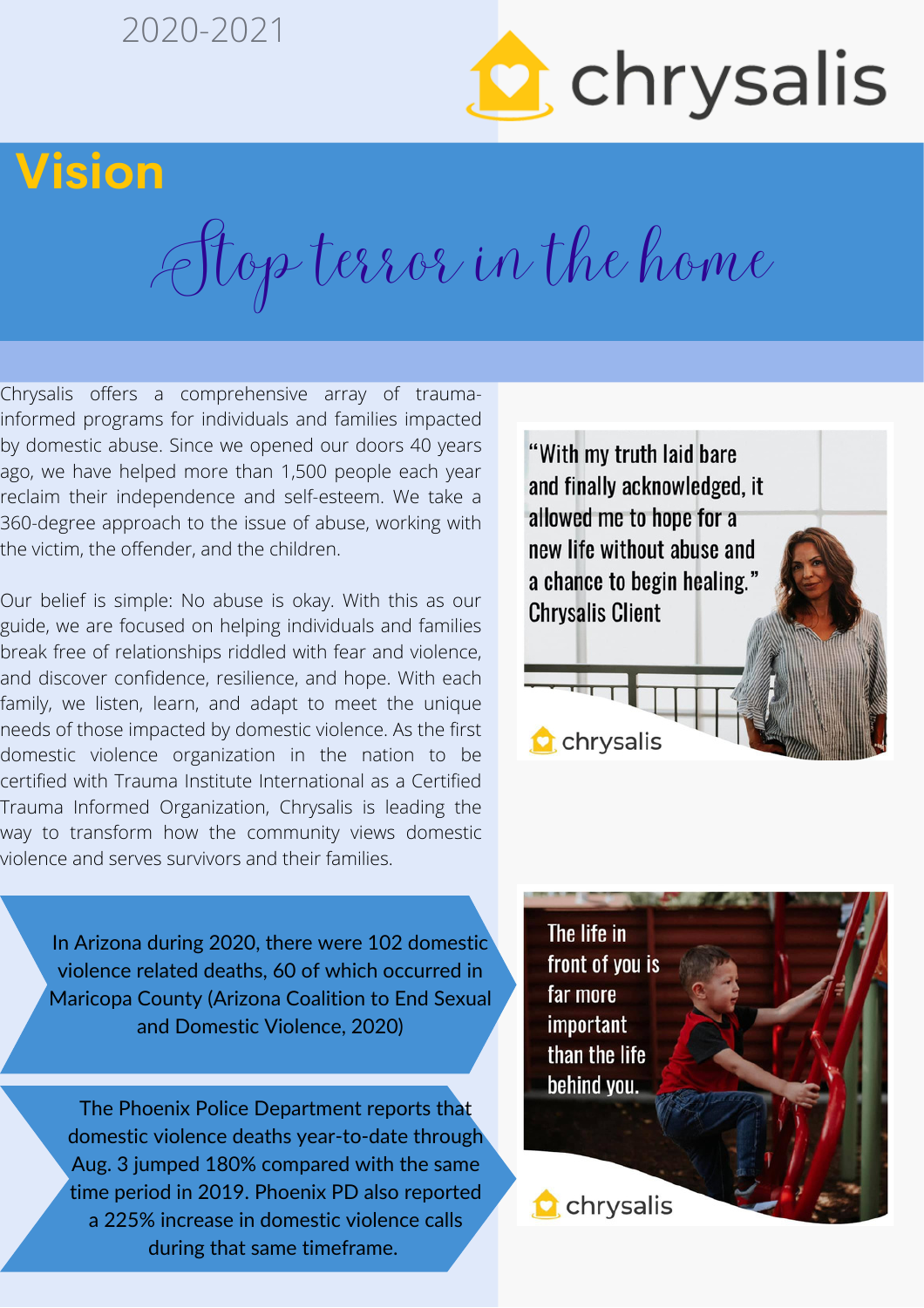### 2020-2021

## **Services**



#### Emergency Shelter Program

Chrysalis has a crisis shelter in Phoenix, providing emergency care and residential assistance to victims of domestic abuse for up to 120 days. The shelter houses up to 50 adults and children. During their stay, residents may receive individual and group counseling along with case management services. Other resources include career planning, housing and financial referrals, medical care and parenting information. The shelter offers children's services as well including counseling, enrichment programs and a child development center. The shelter maintains a 24-hour domestic abuse hotline.

#### Transitional Housing Program

Chrysalis has a network of transitional living facilities across the Phoenix and Scottsdale metropolitan area. The transitional housing program is available to individuals and families upon successful completion of a minimum 30-day domestic violence program who are in need of additional time to secure their future. Residents must also be employed or enrolled in an educational or vocational program. Residents may stay 18 – 24 months. Each resident is offered counseling, case management services and weekly group therapy sessions.

#### Outpatient Services

Chrysalis offers a variety of outpatient counseling services for women, men and children who are not residing in shelter. These include individual and group therapy, as well as psycho-educational programs and groups. Child-centered play therapy is available to children. Chrysalis provides culturally diverse services including Program Chai, which meets the special needs of the Jewish community. At Chrysalis, counseling program services are provided by Masters level licensed therapists with training specific to domestic abuse. A Child Development Center is available for children while parents receive therapy.

#### Preventing Abusive Conduct (PAC)

Chrysalis provides a 26 – 52 treatment program for offenders of domestic abuse. Clients may be self-referred, referred from another agency or referred through the justice system. Chrysalis provides treatment groups for both men and women, conducted mainly through psychoeducational counseling groups. In some cases treatment may be delivered on an individual basis.

#### Victim Advocate Program

In collaboration with Maricopa County Adult Probation Department/Domestic Violence Unit, Arizona Superior Court and the City of Glendale, Chrysalis provides outreach, advocacy, crisis intervention, service referral and follow-up with victims of offenders who are on probation. Advocates also provide lay legal advocacy assistance including orders of protection, divorce, custody, child support, victim's rights, victim compensation, address protection, landlord tenant issues, safety planning and referrals to appropriate resources.

In FY 20-21 Chrysalis served 1,464 women, men, and children who were affected by domestic abuse. Additionally,we experienced a 17% increase in services provided overall.